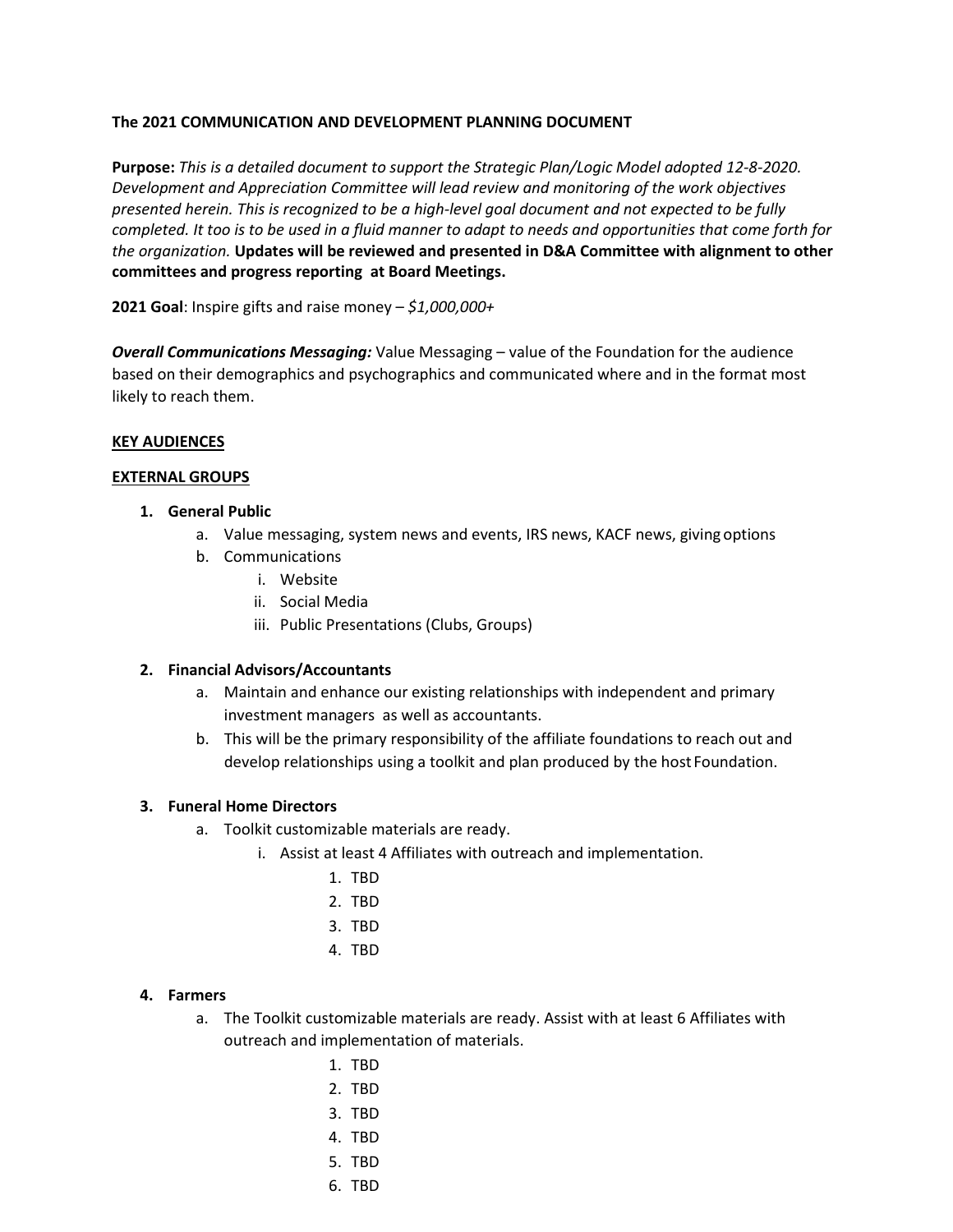# **5. Community Chambers**

- a. This will be the primary responsibility of the affiliate foundations to reach out and develop relationships using a toolkit and plan produced by the host Foundation.
	- i. Develop Plan by May 2021

### **6. Charity Development Officers – focusing on area colleges in year 1 – NEW**

- a. Value Messaging
	- *i.* CKCF provides flexibility for donors in their planned giving. We are currently *working with your donors to fulfill their charitable wishes with planned gifts to several charitable organizations, including yours, in their lifetimes. If we work together, we can ensure that your donors' wishes to give to other charities is honored in the planning process, along with your college. Our relationship is a win-win relationship. We can refer them to you, and you can help them fulfill their additional charitable goals by referring them to us. Let's work together to make our community as a whole, better!*
- b. Communications Establish Timeline when Marketing Associate Hired.
	- i. Email
	- ii. Local meeting of regional college development officers
	- iii. Leave-behind
	- iv. Later mailing as a reminder

# **7. Nonprofit Organizations – boards, directors and development staff – Grants,Development**

- a. Target expansion of 5 new funds for charities Designated or Agency.
- b. Messaging
	- *i.* Partnership for raising money to serve their mission! *Together, we can ensure that the most vulnerable will be cared for. We raise money with you! We make connections! We provide planned giving services.*
	- ii. We are a resource for all sorts of things operationally not limited to things like policies, etc.
	- iii. Availability of grants and leverage resources and/or letters of support.
- c. Communications
	- i. E-mailing
	- ii. Website keep updating charity resource guide and promoting it through e-mail
	- iii. Regional org meetings (Michelle schedule a gathering for charities)
	- iv. Individual meetings with charities
		- 1. First with those we management funds for what else can we do.
		- 2. Solicit other organizations
	- v. Charity section of toolkit for affiliates to use to build relationships. Develop by June 2021

### **INTERNAL SPECIALTY GROUPS**

- **8. Affiliate Boards of Directors (this is a very limited, simple list)**
	- a. Messaging
		- i. THANK YOU for your service
		- ii. How we serve them WE ARE HERE FOR YOU! (always)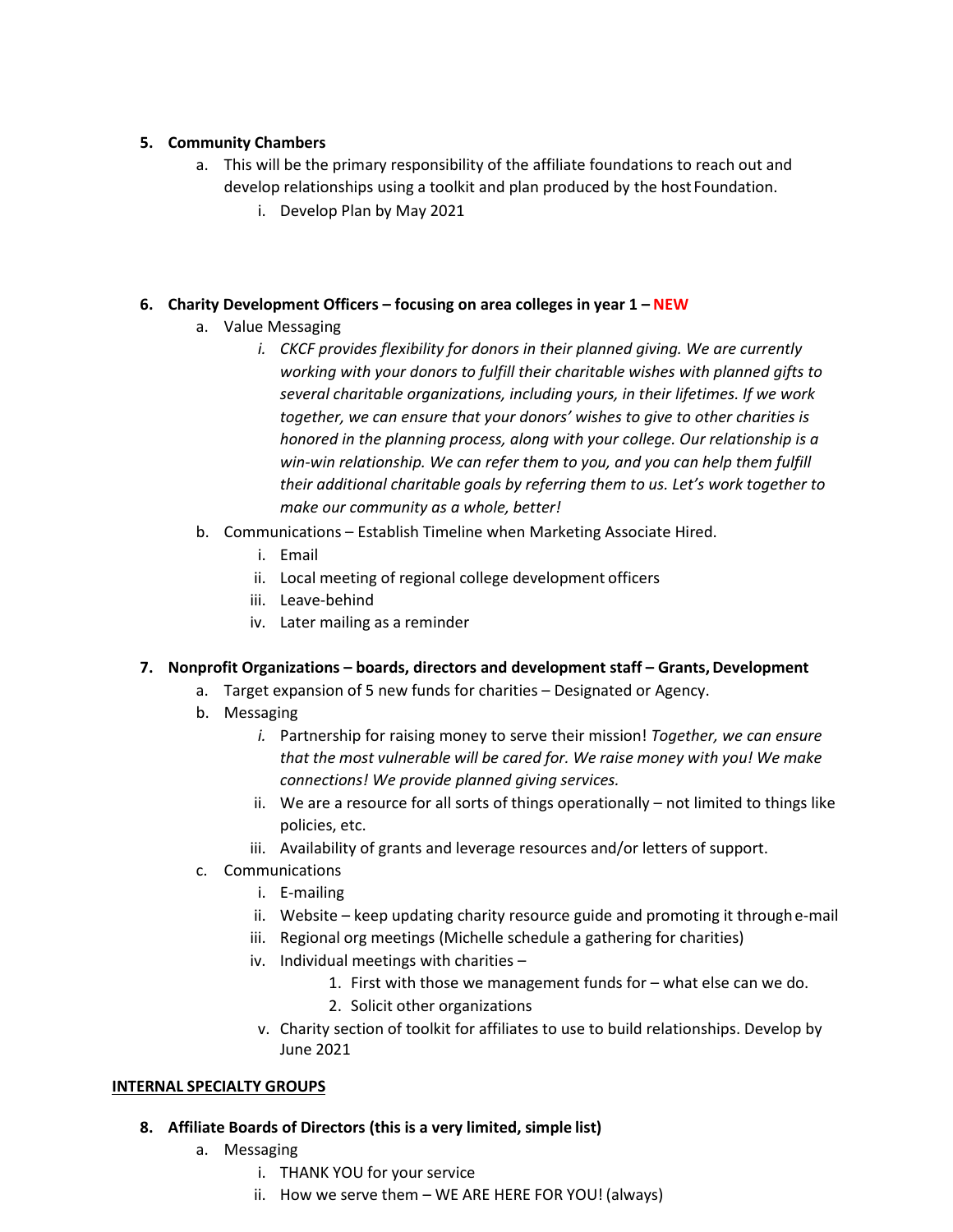- iii. News from CKCF
- iv. We can help you be a better and more effective board!
- v. Foundant/CSuites is changing our functionality and management of funds and resources.
- b. Communications
	- i. Welcome and appreciation letter from Jennifer CKCF Board at start ofterm
	- ii. Monthly Building Communities, Monthly Regional Conversation hosted by Angie Tatro – 2nd Friday at Noon via Zoom
	- iii. Becky/Liaison meeting attendance messaging (how can we track)
	- iv. Educational forum summit learning event September 23 tentative date for summit
	- v. Website videos and educational resources incorporate into toolkit and newsletter releases
	- vi. Regional Foundant training for learning Affiliate portal and functionality

# **9. Fund Contacts**

- a. Messaging
	- i. Reporting our value to the family, the generations responsible for managing the fund. (Management, investments, stewardship to existing generations of donors)
	- ii. Grow your Giving/Fund. Carry on the legacy of your loved one. Continue togrow your own legacy through charitable giving to your fund.
	- iii. Thank you for partnering with us and giving attention to your fund and the charities of your loved ones. Thank you for your hard work in carrying on their legacy. It makes a difference.
	- iv. Foundant is changing our lives! Build on partnership with our regional service area and state of Kansas.
- b. Communications
	- i. Email primary!!
	- ii. One Mailing a soft touch/card for "grow your fund" or the "thank you" set a date
	- iii. Foundant training what would this look like?

### **10. Testamentary Donors**

- a. Target establishing 6 new planned gifts in 2021
	- 1. TBD
	- 2. TBD
	- 3. TBD
	- 4. TBD
	- 5. TBD
	- 6. TBD
- b. Messaging
	- *i. Thank you – we are grateful for your trust in us. Leaving your financial legacy to the Foundation is both a gift and a sacrifice to your family. We are honored you have chosen us.*
	- ii. Establish design of Visionary Society in 2021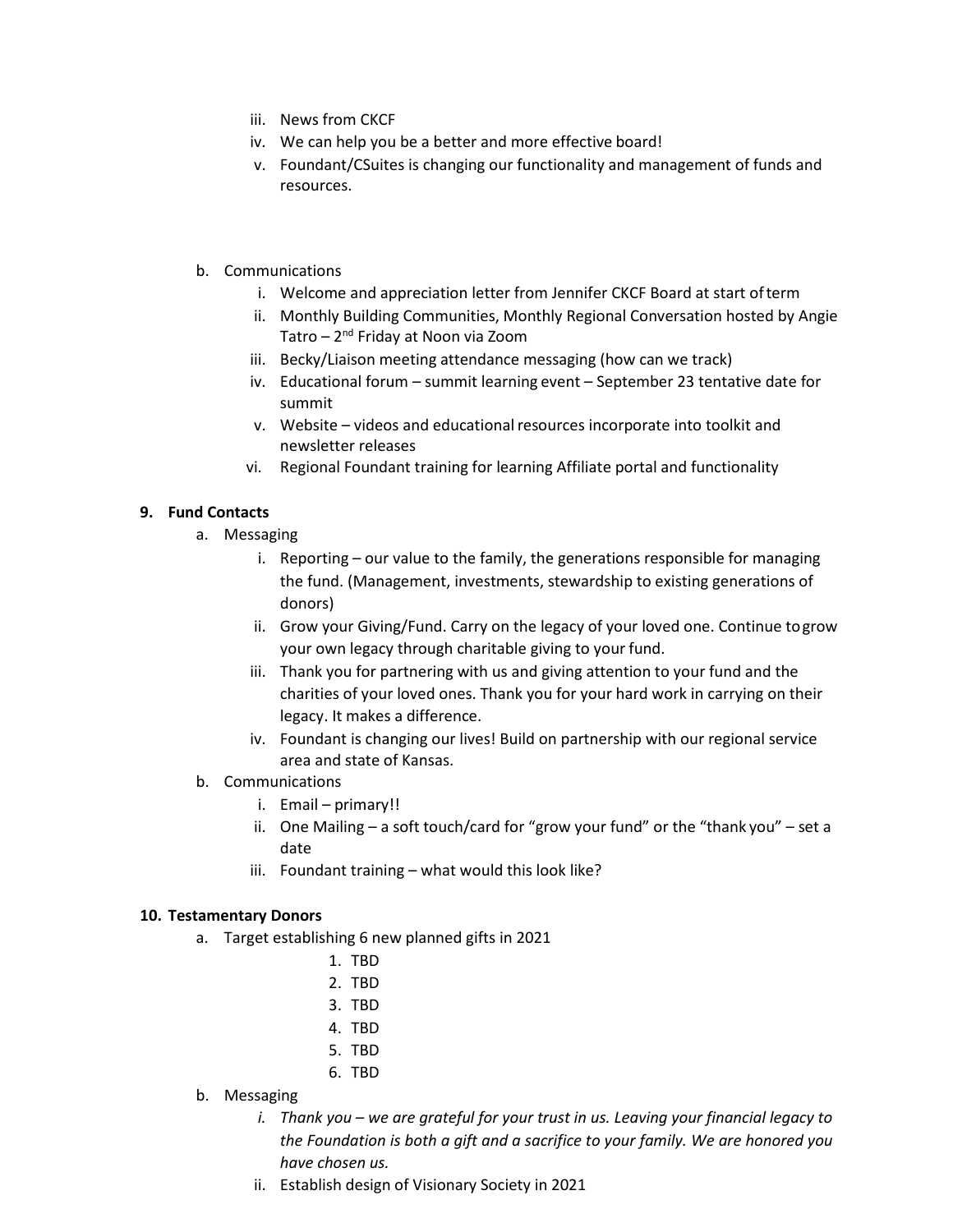- iii. Reporting Value message we are stewarding your future gift by doing this… UPDATES of what is happening in the Foundation – we are vibrant!
- iv. The value of lifetime giving in addition to legacy giving.
- c. Communications
	- i. E-mail newsletter and infrequent updates annual reporting?
	- ii. Soft touch mailing to our donors Lifetime giving
	- iii. Inaugural Visionary Society event

**Top Ten Prospects in 2020 for planned testamentary giving – IDENTIFY ACROSS SERVICE AREA for the purpose of raising money in those communities or for the Foundation. Thesemay already be identified. Identify brand advocates – connect these donors with someone who has been through the process that would be willing to encourage them.**

- a. Messaging
	- i. Identify their passions
	- ii. We are the ones you want to choose flexibility in giving to multiple charities, forever investment, employ all of our value messaging, pull out stories of how people like them have given, give them giving options, give now, give later
- b. Communications
	- i. Personal Face-to-Face meetings
	- ii. Mailing
- c.

### **11. New Donors in 2020**

- a. Messaging
	- i. Examine manner CSuite can identify new givers in 2020
	- *ii. Welcome to our giving family! And thank you!*
	- *iii. Grow your giving - whether big or small, your gift to the Foundationillustrates trust in our mission.*
	- iv. Learn more about us
	- v. Ways of giving
- b. Communications
	- i. Soft touch mailing to donors

### **12. Donors**

- a. Messaging
	- i. Thank you
- b. Communications
	- i. Mailed thank you to each donor -\$500? \$1,000? Committee member take on? Who:\_\_\_\_\_\_\_\_\_\_\_\_

### **13. School Contacts - Scholarships**

- a. Messaging
	- i. Largely logistical
	- ii. THANK YOU for facilitating our scholarship in your school! You are an important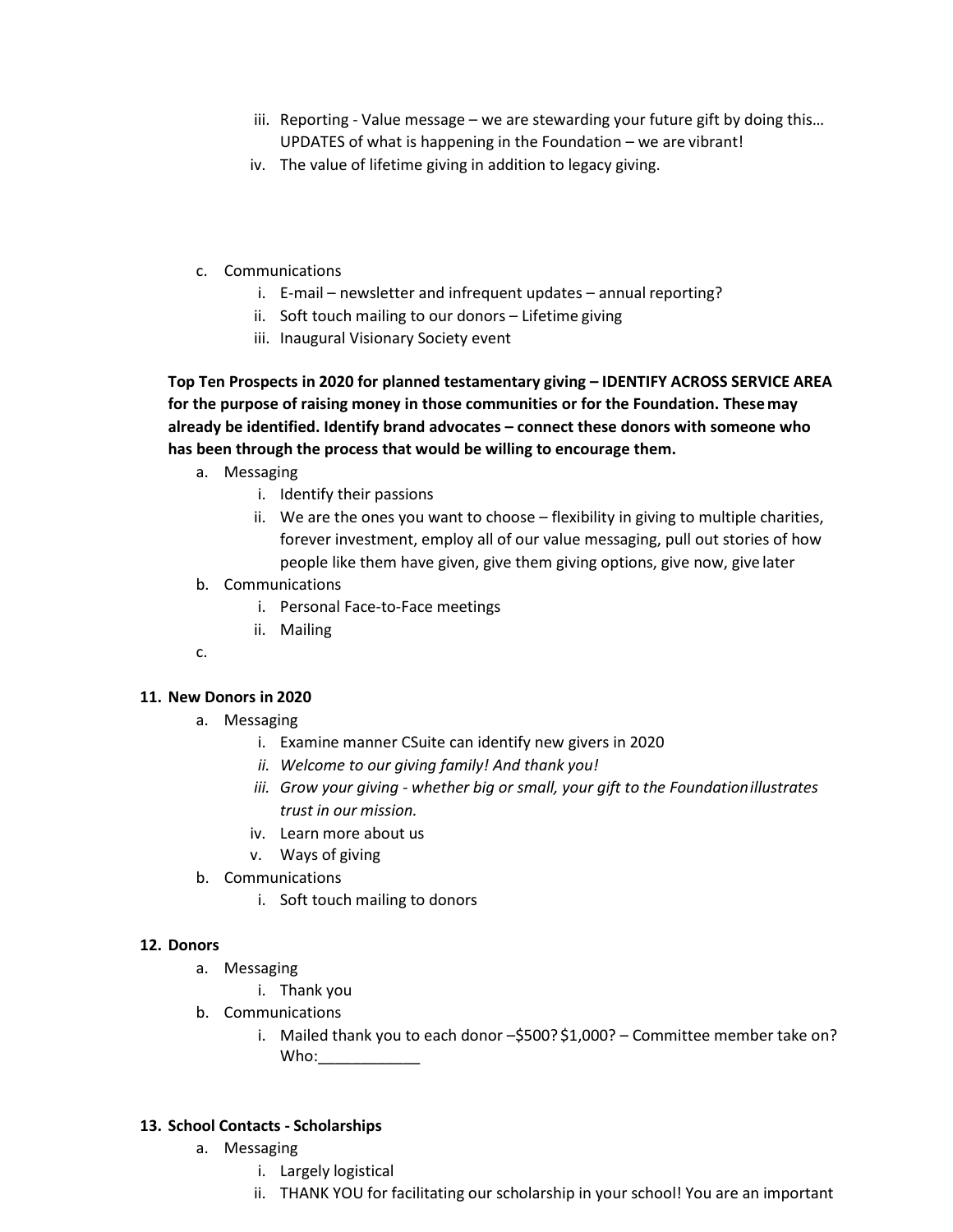link in the chain of funding for our future!

- iii. Ask for feedback on what works/doesn't?
- b. Communications
	- i. E-mail
	- ii. Hand-written thank you note to counselors at the end of the season?

### **14. Parents and Recipients - Scholarships**

- a. Messaging
	- i. Strategically identify recipients that should be graduated, seek testimonials and educate them and parents of the foundation and it impact on their student and others (pay it forward)
	- ii. Congratulations! and logistical and appreciation for donor
	- iii. Learn more about the Foundation and the donor to your scholarship fund
	- iv. Inspired by your child's gift for their education? Learn more about the foundation. Join a review team or contribute back to the fund that gave to your child's education. (not likely, but maybe we will plant a seed for thefuture???)
- b. Communications
	- i. Do we have their e-mail addresses? Do we know their parents? Kristie help lead.

# **15. Review Teams/Volunteers – Scholarships and Grant**

- a. Moving review committee participants to donors
	- i. Evaluate reviewers again donor lists past 2 years
	- ii. Based on results incorporate below:
- b. Messaging
	- i. Largely logistical welcome, thank you and here is your job
	- ii. Thank you you are giving a priceless gift to your community through grants and to our youth (communities) through scholarships.
	- iii. Love what we/you are doing? Consider joining our donor family!
- c. Communications
	- i. Initial e-mail letter with follow up through grant/scholarship review
	- ii. E-mail the above messages at the end of the year

# **16. Grant Recipients**

- a. Messaging
	- i. Congratulations
	- *ii. Because of a generous donor, you are receiving this grant!*
	- *iii. Establish a fund with the Foundation to continue your great work!*
	- iv. Encourage your donors interested in endowment to give to an endowment that will provide support to your organization EVERY year.
- b. Communications
	- i. Largely from Michelle

# **17. Businesses/Sponsors**

- a. Message
	- i. Legacy Leaders design program for sponsorship support for our region
		- 1. Possibly figure out a shared split for their gift % to CKCF and % to affiliate to avoid competition and build on this annual campaign of